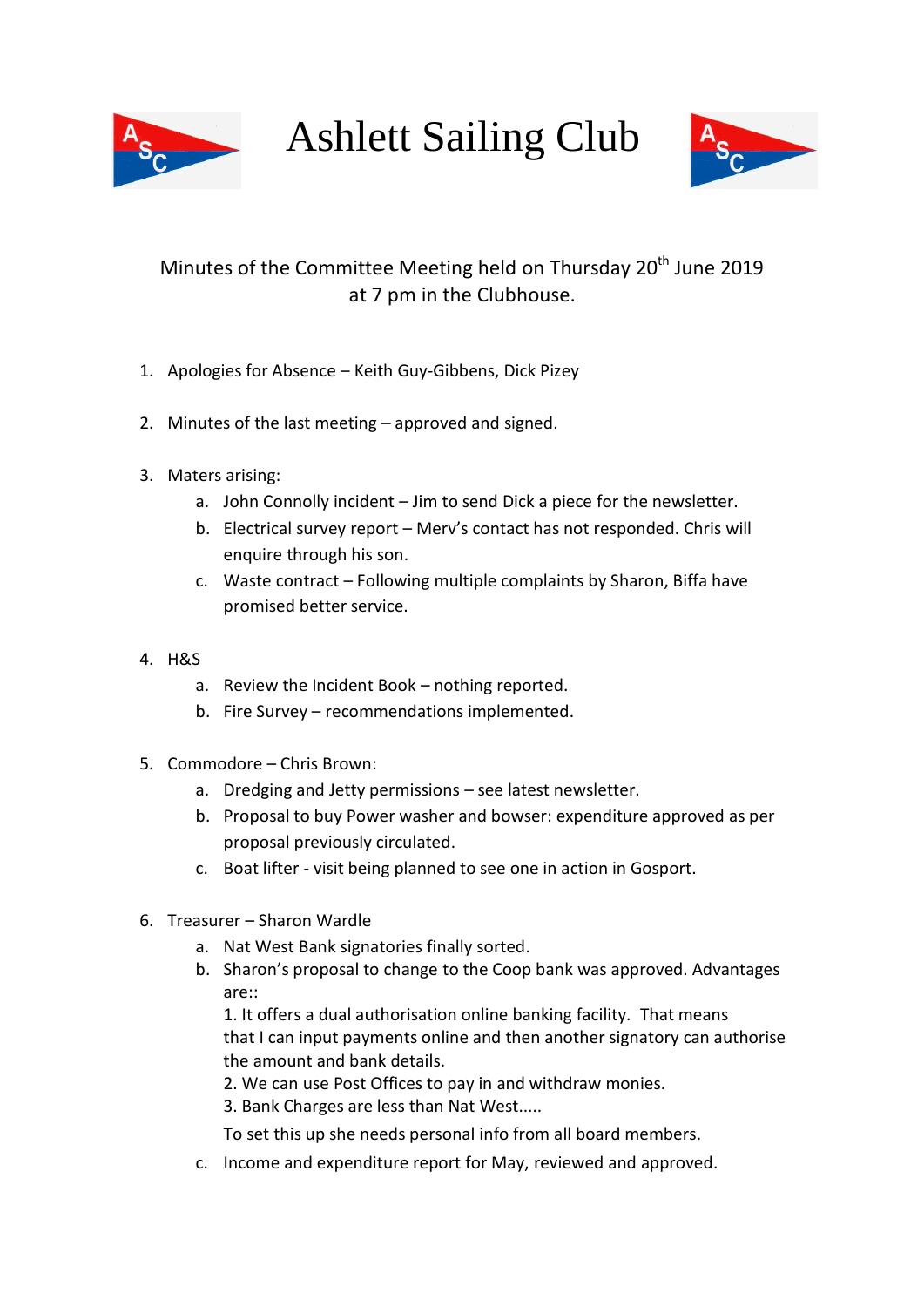- d. One key returned and others explained. Agreed no further action on replacements or electronic entry control at the moment.
- e. Expenditure on blocklifter outboard and angle grinder was higher than expected – increase was approved.
- f. Thanks to Peter and Sam for help with the flower beds.
- g. Thanks to Pam and Adrian Lumb for help with the toilet block painting.
- 7. Hon Sec Jim Hopwood
	- a. Circulated information on HSC Open Day and Jolly Roger Training
	- b. Industrial sewing machine agreed to purchase.
	- c. Jim to check insurance policy and add new equipment if necessary.
- 8. Projects Phil Crossland
	- a. Jetty Replacement Three contractors have been approached. Two have submitted an estimate one based on the support piles being purchased and sunk into position by a separate contractor, one for the whole job. The committee agreed to accept the Nichols Plant Hire proposal for the whole job, which included photos of similar work elsewhere and approved total expenditure of £26790 plus 10%.
	- b. Outside toilet step repair One attached estimate from a club member. Following inspection of the site this is a permanent solution. Note there is no labour charge for two people over 2 - 3 days. Agreed to accept this offer.
	- c. Rigid Raider outboard agreed to purchase the recommended Tohatsu machine for £972 plus £80 for a high thrust prop.
	- d. Sailing event photos are available to all members on Phil's Dropbox. Phil will send a selection to Dave for the website.
	- e. Club member Steve (Woodie) Woodward has offered to act as qualified competent nominated person under the LOLER (lifting equipment) regulations. Offer gratefully accepted.
- 9. Creek Mervyn Griffiths
	- a. New outboard for block lifter is now on site. It has had the extra long leg put on with a four blade prop for more torque. Minor mods needed to the blocklifter to fit the engine are in hand.
	- b. New pull starter has been purchased for the petrol driven pressure washer.
	- c. Welding has been carried out to two old mooring blocks that were lifted from the creek recently, these can be reused now and with new chain can be put back down.
	- d. One wheel and tyre have been replaced on the large club trailer with a slightly better one after the tread decided to part company with the casing, I think it is time to source some more recent wheels and tyres.
- 10. Moorings Keith Guy-Gibbens

No report.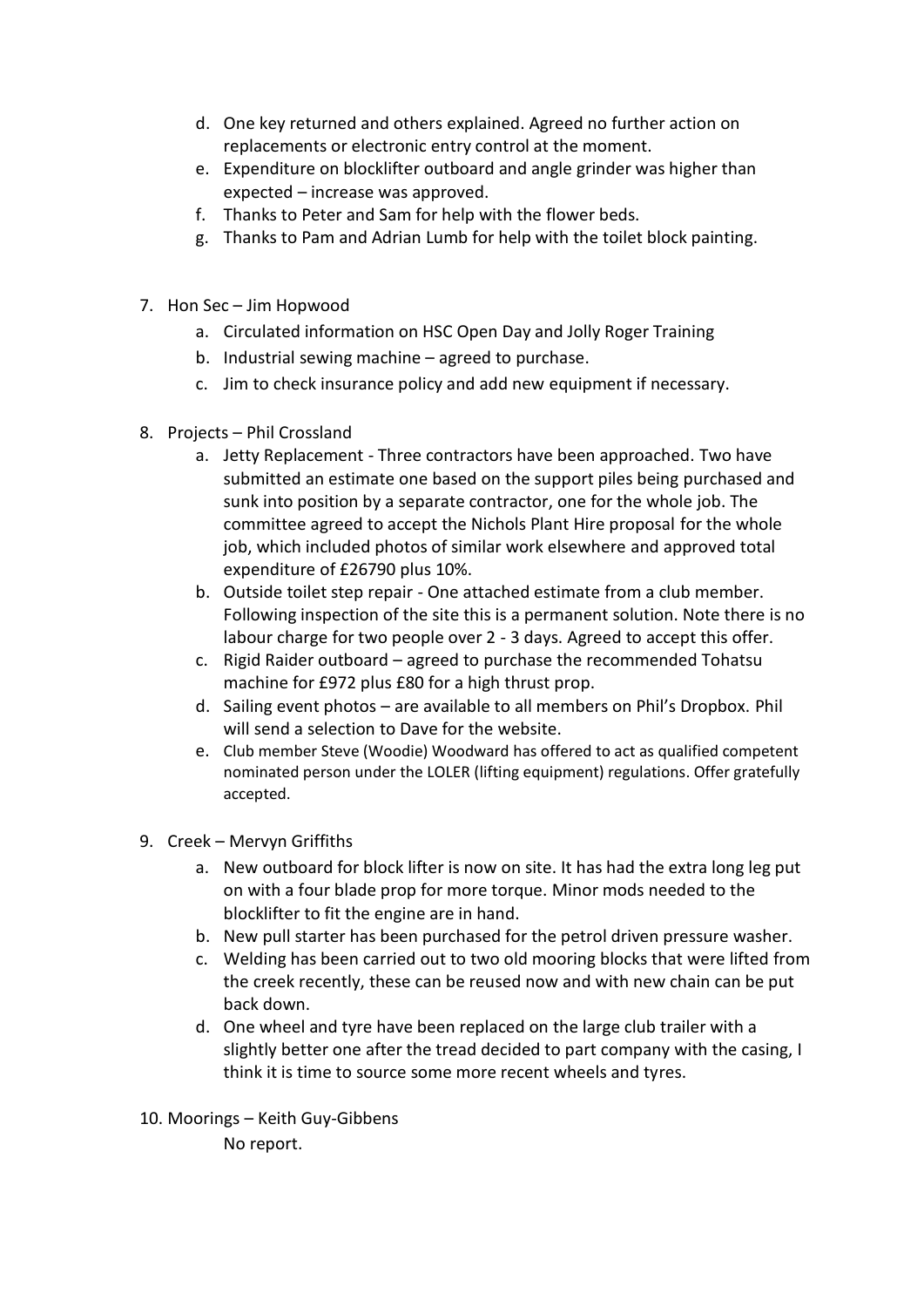- 11. Compound Martin Lucas
	- a. I have been planting paving slabs, cutting the grass and having some boats moved to better locations
	- b. As the club had a power cut we need to know how to reboot the alarm also where the mains are this includes Water, Electric – instructions are in the safe.
	- c. I need a fortnightly work party to keep the grass and compound weeds at bay – Martin to set a date and tell Dick for the newsletter.
- 12. Boat House, Creek News and Petty Cash Jacky Olden
	- a. I have 3 spaces for inflatable dinghies at the moment.
	- b. When Martin arranges his work party for the compound it would be good if we could include sweeping the boathouse floor and moving things out that shouldn't be in there – agreed to combine with regatta preparations.
- 13. Social Julian Pearson
	- a. Julian has asked to step down as Social Secretary but will continue to keep an eye on the club house and top up supplies of tea, coffee etc.
	- b. A coordinator or sub-committee will be nominated for future large events.
	- c. Regatta evening catering and music has been agreed with the Jolly Sailor. Volunteers needed for lunch time catering, arranging events and boat house clear out.
	- d. Agreed to offer free mooring to visiting boats dressed overall.
	- e. Sharon will sell tickets on nominated Sundays and by email.
	- f. A draft outline of events was agreed Chris to issue.
- 14. Maintenance Bill Pigeon
	- a. Pontoon Lighting I have fitted a new floor lamp on middle pontoons light. I bought two so I have a spare if another blows. Total £13.98
	- b. Ladies Toilet Door Due to rot in the bottom of the door I have investigated a new door. Totton Timbers say it's an unusual size. A door blank 4mm thinner than our door would cost £105 plus Vat. Plus supple lipping to fit around the edges would be £73.92 + Vat. My thought is that it would be quicker and cost less to repair the bottom of our existing door. Agreed.
	- c. Toilet Steps I will measure the wooden ones to price the wood so I can remake completely as original. No longer required, see 8b.
	- d. The urinal flush is not working. Martin and Bill to investigate.
- 15. Membership Dick Pizey
	- a. One new enquiry on recommendation of two new members.
	- b. Happy to take over the website after the sailing season.